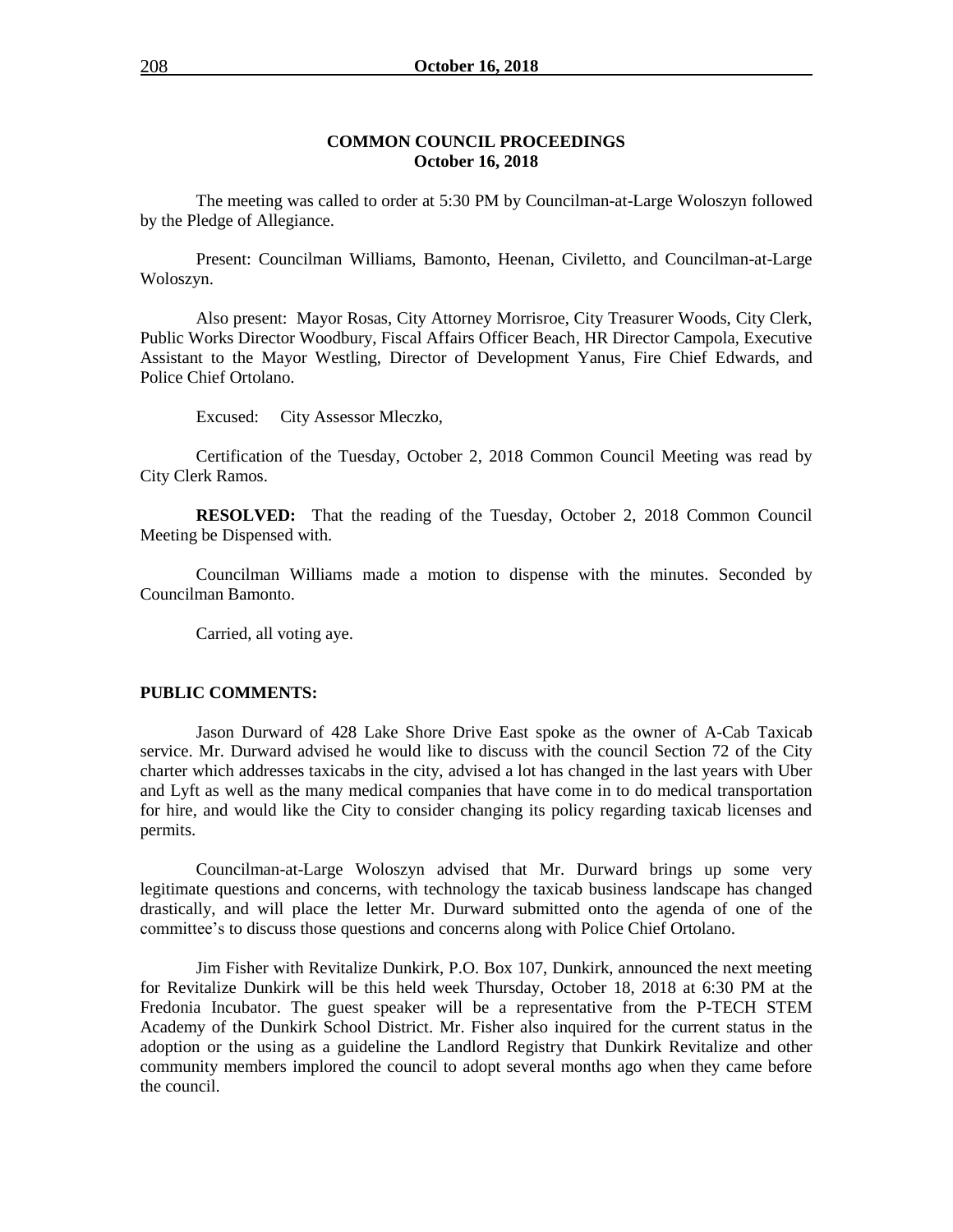### **COMMUNICATIONS FROM THE MAYOR INCLUDING DISAPPROVAL MESSAGES:**

Mayor Rosas had several announcements; there will be a press conference on Monday, October 22, 2018 at 10:15 AM at the Senior Center regarding the grant funding that the City will be receiving for improvements to the Senior Center which will include kitchen upgrades, more space to provide further programming that has been requested including adult day care services and health care services by the Chautauqua Center; secondly Mayor Rosas met today with SUNY Fredonia President Horvath and Fredonia Mayor Landis to sign a memo of understanding between the City, Village, and College in regards to the Central Connections Roadmap that was established in 2016. The agreement further strengthens our parties' collaboration and connection between Central Avenue and continues the commitment to supporting current and future projects that will benefit both communities; thirdly the City will be holding a ribbon cutting ceremony at Point Gratiot Park on Monday, October 22, 2018 at 12:30 PM to celebrate the \$500,000 grant improvements to the park and invited the council and public to join the ribbon cutting and hear an additional announcement on future improvements to the park. Mayor Rosas requested Director of Development Yanus to provide further comments on this project; and lastly Mayor Rosas publicly acknowledged and bid farewell to Jimmy McCarthy from the Observer who is leaving for the Florida Keys to be a reporter out there.

Director of Development Yanus advised the City has received many questions in regards to the overall \$500,000 funding for Pont Gratiot and went over the breakdown of that funding and where it now stands. The breakdown included all the renovations, the additional pavilion that was build, signage, and improvements to the volleyball court. The little funding that is left over will be used to do some sort of pet waste station, garbage bins, or possible bench.

## **COMMUNICATIONS FROM THE PUBLIC AND PETITIONS:**

Prior Written Notice for tree with issues at 758 Deer Street.

Received and filed.

Notice of Claim from Janice Penharlow for cleanup of sewage in basement **allegedly** due to flooding on October 6, 2018 at 241 Lincoln Avenue. Also requesting the report of main sewer line. 2525

Councilman-at-Large Woloszyn advised a motion was needed to refer to the Law Department and DPW.

Councilman Williams made a motion to approve. Seconded by Councilman Bamonto.

Carried, all voting aye.

Request from Edward C. Divine on behalf of the Dunkirk Democratic Committee to use a speaker car within the Dunkirk City limits on November 6, 2018 from 12:00 PM to 4:00 PM and from 4:00 PM to 6:00 PM to remind local citizens it's Election Day.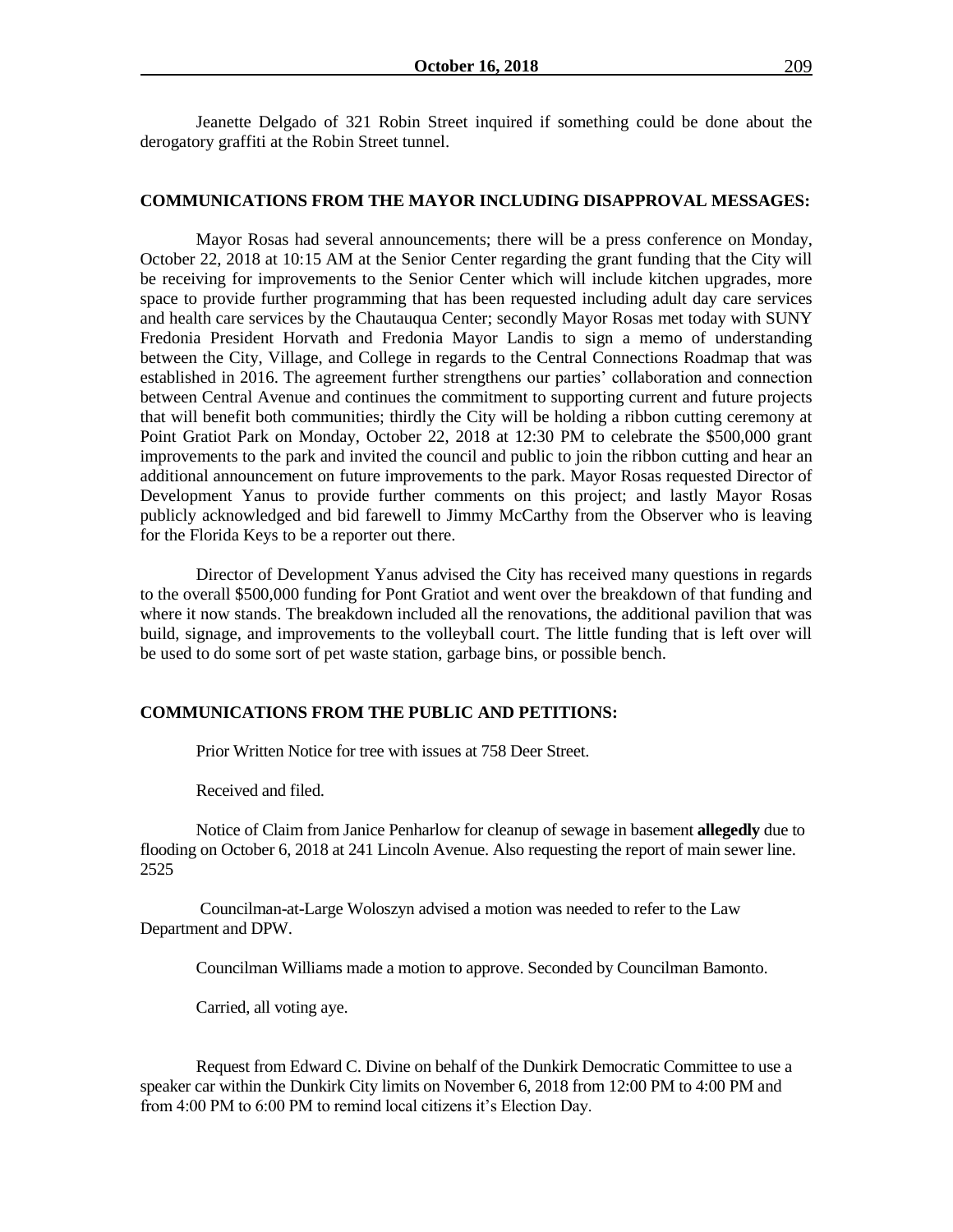Councilman-at-Large Woloszyn advised a motion was needed to refer to appropriate departments as well as approve subject to appropriate insurances and usual conditions.

Councilman Bamonto made a motion to approve. Seconded by Councilman Williams.

Carried, all voting aye.

## **REPORTS OF STANDING COMMITTEES, BOARDS AND COMMISSIONS:**

Councilman Williams inquired from Public Works Director Woodbury for an update on the light control installation on Robert's Road and 2<sup>nd</sup> Street, announced the next DPW meeting will be held on Wednesday, October 24, 2018 at 4:00 PM in the Mayor's Conference Room, advised the council has been invited to be the guest on Friday, October 26, 2018 on the WDOE View Point radio show, and wished Jimmy McCarthy Good Luck in his move to the Florida Keys.

Public Works Director Woodbury advised City Electrician Mike Przybycien has an appointment in two weeks with the programmer for the controller on Robert's Road and 2nd Street, once Mike learns to program it the rest of the controllers we want to put through the rest of the city should go much faster.

Councilman Bamonto inquired from Public Works Director Woodbury which part of Central Avenue has a sink hole, inquired from Mayor Rosas for an update on the LED lights, and wished all a happy and safe Halloween.

Public Works Director Woodbury advised the sink hole is on the nine hundredth block of Central Avenue, DPW tore it up and looked at it, expects it will be fixed tomorrow, advised the broken pipe is fifteen feet below the road, and complimented the Streets Division for getting down there today and exposing the problem.

Mayor Rosas advised the City is now in the process of drafting up an agreement which will be looked over by the attorneys and then we will proceed with a formal resolution for signing.

Councilman Heenan advised he had become aware of the cost of the bandstand building at Point Gratiot, thinks the cost excessive, is not a contractor, but at this time will except the numbers Director of Development Yanus read off this evening, and wished Jimmy McCarthy good luck in the Florida Keys.

Councilman Civiletto advised the council the Public Safety Committee, the Chiefs, the City Clerk, and the Law Department would like to get together to work on a procedure for an emergency service, would update the Council on what they come up with should the Council want to work on it further. He advised the Robin Street Tunnel has been brought up at the Public Safety Committee meeting many times, it belongs to CSX, it is falling apart at the north end, CSX may close the tunnel if they don't like what we do, it's a touchy situation. Councilman Civiletto advised in reference to the Landlord Registry / Rose Floramo Plan it seems to have hit a brick wall, Councilman Civiletto, the Mayor, Law Department, and Economic Department have met together to discuss it, and will try again to meet to see if they can find something that will work.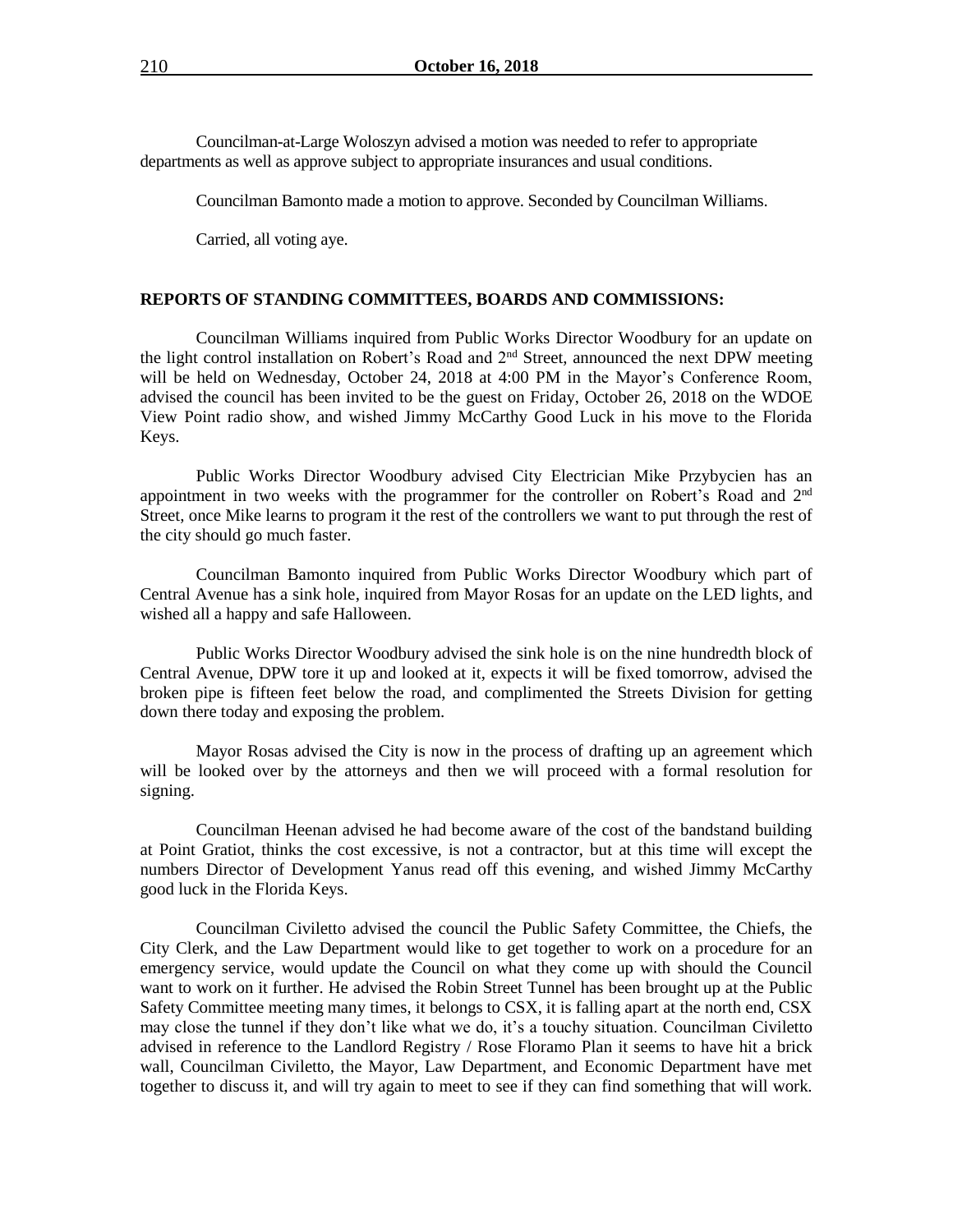Councilman Civiletto also advised he spoke to the plumbing contractor who is fixing the sink hole around 73 Ruggles Street, they will be fixing soon, but have some others to fix first.

Councilman Heenan advised he once recalls a man who painted with donated paint the inside of the tunnel since that is not the actual tracks and offered to donate paint if someone would paint the graffiti.

Public Works Director Woodbury advised that tunnel has been a graffiti problem for over sixty years; graffiti is criminal mischief, people have been prosecuted, received large fines, we've received restitution, maybe someone wants to set up a neighborhood watch in the area, and encouraged people to contact the police when they suspect someone is creating the graffiti.

Police Chief Ortolano advised the resident of the Robin Street Tunnel area that if they call the police desk when they suspect graffiti mischief is going on the police department will send some cars over right away, and if the City keeps painting the graffiti over when it is created we will give the message that we do not want it there.

Councilman-at-Large Woloszyn inquired from Public Works Director Woloszyn if there was anything the City could do to rectify the graffiti and announced there will be a Finace committee Meeting this Thursday, October 18, 2018 at 4:00 PM on the Mayor's Conference Room.

Public Works Director Woodbury advised he has talked with the Mayor about it, can put the Mayor's Impact team on it, and will take up Councilman Heenan's offer to put up the paint.

#### **PRE-FILED RESOLUTIONS:**

## **RESOLUTION #104-2018 October 16, 2018**

## **BY: COUNCILMAN BAMONTO**

### **ESTABLISHING 2018 HALLOWEEN TRICK-OR-TREAT HOURS**

**WHEREAS,** the City of Dunkirk would like to establish a reasonable period to allow for the safe and fun celebration of Halloween; now, therefore, be it

**RESOLVED,** that house-to-house trick-or-treat hours in the City of Dunkirk on Halloween, Wednesday, October 31, 2018, shall be from 4:00 P.M. to 7:00 P.M.

Carried, all voting aye.